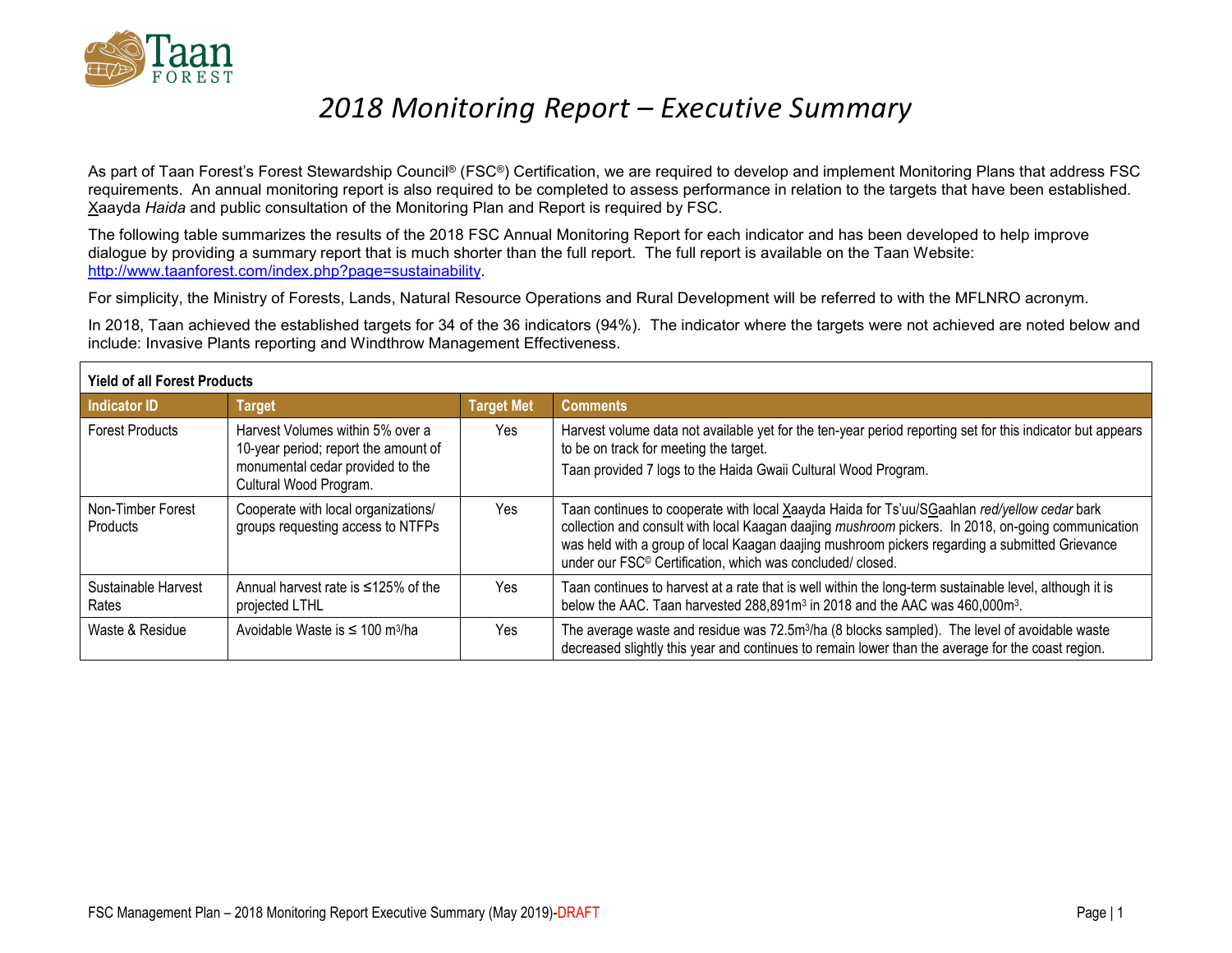

#### **Growth Rates, Regeneration & Condition of the Forest**

| <b>Indicator ID</b>                                 | <b>Target</b>                                                                                                                                                                                                                 | <b>Target Met</b> | <b>Comments</b>                                                                                                                                                                                                                                                                                                                                                                                                                  |
|-----------------------------------------------------|-------------------------------------------------------------------------------------------------------------------------------------------------------------------------------------------------------------------------------|-------------------|----------------------------------------------------------------------------------------------------------------------------------------------------------------------------------------------------------------------------------------------------------------------------------------------------------------------------------------------------------------------------------------------------------------------------------|
| Growth & Yield Plots                                | No MFLNRO PSP/ G&Y plots are<br>harvested unless 'approval' is<br>received                                                                                                                                                    | Yes               | There were no growth and yield/ permanent sample plots that were harvested in 2018. Harvesting of<br>Ts'uu/SGaahlan red/yellow cedar plots is not permitted. There are 145 plots established in Taan<br>tenures (22 MFLNRO and 123 Taan plots).                                                                                                                                                                                  |
| <b>Stand Development</b>                            | Develop and implement monitoring<br>plan; respond to results                                                                                                                                                                  | No                | There has not been any MFLNRO Forest and Range Evaluation Program (FREP) stand development<br>monitoring completed for Taan tenures since 2012. There are several Taan indicators that rely on the<br>results of the FREP monitoring program. The MFLNRO shares the data/ results for the Taan tenure<br>areas with Taan.                                                                                                        |
| Planting                                            | ≥85 % of seed source is from Xaayda<br>Gwaay, yaay Haida Gwaii                                                                                                                                                                | Yes               | In 2018, a total of 279,325 trees were planted, with 95% of the seed originating from Xaayda<br>Gwaay,yaay Haida Gwaii. Some SGaahlan cypress seedlings were sourced from the Mamquam River<br>(Sea to Sky). Contrary to previous planting trends, substantially more pine was planted, and no spruce<br>was planted. K'aang Hemlock is being under planted as it regenerates naturally where the sites are<br>suitable.         |
| Reforestation<br>Monitoring                         | Report on the areas monitored for<br>reforestation; 100% of areas with free<br>growing due are declared FG (5%<br>variance is acceptable with rationale)                                                                      | Yes               | All Taan FG blocks were declared before the FG due date. Taan completed 1386ha of surveys in 2018,<br>which included the use of a drone to complete some of the surveys. BCTS completed surveys within<br>the FLTC but did not report back to clarify if all were completed prior to the FG deadline.                                                                                                                            |
| Forest Health                                       | Act on trends of importance that can<br>be managed; minimize possibilities of<br>outbreaks; early detection of any new<br>species                                                                                             | Yes               | In 2018 pine sawfly decreased in occurrence. SGaahlan Yellow cedar decline continues to be an issue<br>on the Haida Tenure. Taan continues to collaborate with UBC on research aimed at identifying<br>suitable sites and strategies for successful regeneration. The total number of windthrow, floods and<br>Jiidaal landslides remained relatively consistent to 2017 events with some changes within severity<br>categories. |
| Soil Conservation<br>Effectiveness                  | Maintain average of $\leq 7\%$ permanent<br>access; 100% of cutblocks achieve<br>soil conservation objectives                                                                                                                 | Yes               | Taan had an average permanent access of 4.5% in a 5-yr period (2014-2018) and 4.9% in 2018. In<br>2018, post-harvest inspections prescribed the removal of machine trails in a few blocks and noted that<br>some issues regarding respecting machine free zones along streams.                                                                                                                                                   |
| Stand-level<br>Biodiversity<br><b>Effectiveness</b> | Various targets exist for SLBD<br>(including range of opening size,<br>range of internal retention patch size,<br>Coarse Woody Debris, and<br>Windthrow)<br>Skidegate LU: maintain an average<br>of 20% stand-level retention | Yes               | This indicator is a FREP monitoring indicator that is reported every five years (to be reported in 2020).<br>Taan continues to have a significant portion of the harvested blocks with high levels of stand level<br>retention (52%) and forest influence (48% of blocks have >50% forest influence). In 2018 there was no<br>old forest harvesting within any eco-rep areas identified as having a deficit of old forest.       |
| Environmental<br>Incidents                          | Minimize the number and size of<br>environmental incidents; $\leq$ 5 events                                                                                                                                                   | Yes               | In 2018 there were no reportable spills, zero fires and zero avalanches. There was a total of 10<br>landslide reports, all occurring on October 24, 2018 with more than 300mm of rainfall over a 48-hour<br>period; none required additional investigation.                                                                                                                                                                      |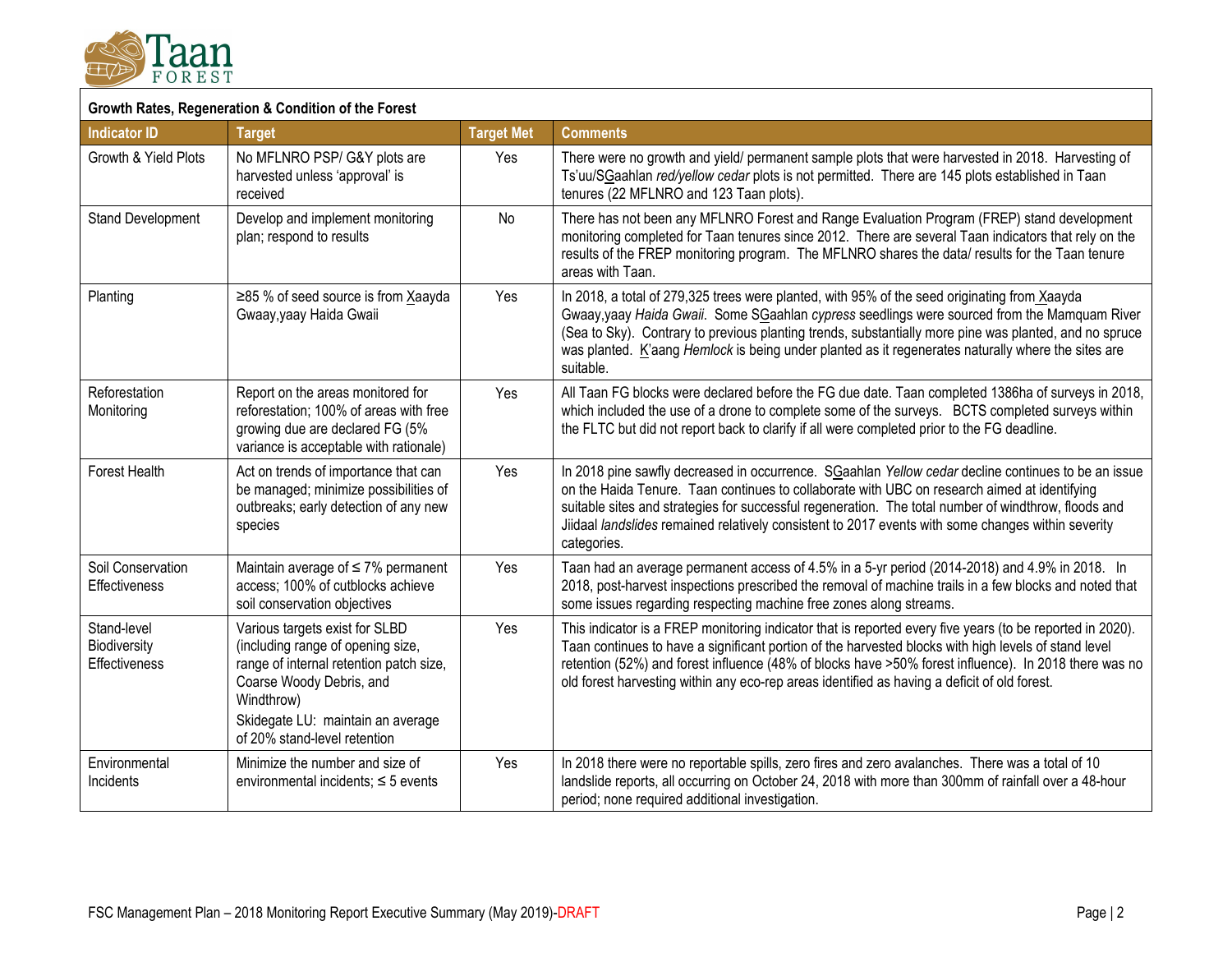

## **Composition & Observed Changes to Flora & Fauna**

| Indicator ID                        | <b>Target</b>                                                                                             | <b>Target Met</b> | <b>Comments</b>                                                                                                                                                                                                                                                                                                                  |
|-------------------------------------|-----------------------------------------------------------------------------------------------------------|-------------------|----------------------------------------------------------------------------------------------------------------------------------------------------------------------------------------------------------------------------------------------------------------------------------------------------------------------------------|
| Species at Risk                     | Species status is tracked/<br>management responses undertaken                                             | Yes               | Many species and populations were assessed in 2018 resulting in rank changes. In December 2018<br>MFLNRO published the Recovery Strategy for the Stads K'un Northern Goshawk laingi subspecies.                                                                                                                                  |
| <b>Sensitive Species</b><br>Habitat | Maintain reserves; protect<br>Ts'allang.nga MAMU habitat;<br>maintain Stads K'un NOGO foraging<br>habitat | Yes               | Targets set by the LUOO are being followed. Taan is keeping apprised of the progress of the Stads<br>K'un NOGO Recovery Team and the development of the Haida Gwaii Recovery Strategy. In 2018, 2<br>new Taan bear dens were identified, and two new Stads K'um goshawk nests added, one in Feather<br>and one in Hancock River. |

## **Environmental & Social Impacts**

| <b>Indicator ID</b>                              | <b>Target</b>                                                                                                | <b>Target Met</b>                                                  | <b>Comments</b>                                                                                                                                                                                                                                                                                                                                                                                                                                                                                                                                                                                                             |
|--------------------------------------------------|--------------------------------------------------------------------------------------------------------------|--------------------------------------------------------------------|-----------------------------------------------------------------------------------------------------------------------------------------------------------------------------------------------------------------------------------------------------------------------------------------------------------------------------------------------------------------------------------------------------------------------------------------------------------------------------------------------------------------------------------------------------------------------------------------------------------------------------|
| Watershed<br>Disturbance                         | # of watersheds exceeding the<br>established thresholds improves                                             | Yes                                                                | In 2018 the following Sensitive Watersheds that currently exceed the allowable 20% ECA threshold<br>under the LUO, and where no harvesting is permitted: Brent Creek, Maamin Mamin River 4. The<br>following non-sensitive watersheds that have ECA restrictions under FSC requirements (>25% ECA),<br>where no harvesting is currently permitted under FSC are: Bill Creek, Brent Creek, Brian Creek 2,<br>Diinan Dinan Bay Residua I2, Heather Lake, Log Creek 3. These results are consistent with 2017<br>results which show significant improvement in watershed condition with the full implementation of the<br>LUO. |
| Riparian Management<br><b>Effectiveness</b>      | Continually improve the percentage of<br>properly functioning streams                                        | N/A                                                                | This indicator is a FREP monitoring indicator that is reported every five years (to be reported in 2020)                                                                                                                                                                                                                                                                                                                                                                                                                                                                                                                    |
| <b>FSC Riparian Budgets</b><br>- Watershed Level | 100% of streams meet FSC Budgets                                                                             | No, but stand<br>level<br>management<br>implemented<br>to address. | Not updated in 2018, as this requirement is not included in the new DRAFT FSC Standard, expected to<br>be published in 2019                                                                                                                                                                                                                                                                                                                                                                                                                                                                                                 |
| <b>FSC Riparian Budgets</b><br>- Stand Level     | 100% of Riparian budgets maintained<br>at the stand level                                                    | No                                                                 | In 2018, all 22 cutblocks that were harvested were reviewed for conformance with the FSC Riparian<br>Budget requirements (Riparian Budget Trackers). Conformance with Stand-level FSC Riparian Budget<br>requirements was 95.4% with one block having a small watershed and block level deficit of only<br>0.15ha. This requirement is not included in the new DRAFT FSC Standard, expected to be published<br>in 2019                                                                                                                                                                                                      |
| <b>Water Quality</b><br><b>Effectiveness</b>     | $\geq$ 90% of areas measured have very<br>low-low potential for amount of fine<br>sediment entering a stream | N/A                                                                | This indicator is a FREP monitoring indicator that is reported every five years (to be reported in 2020)                                                                                                                                                                                                                                                                                                                                                                                                                                                                                                                    |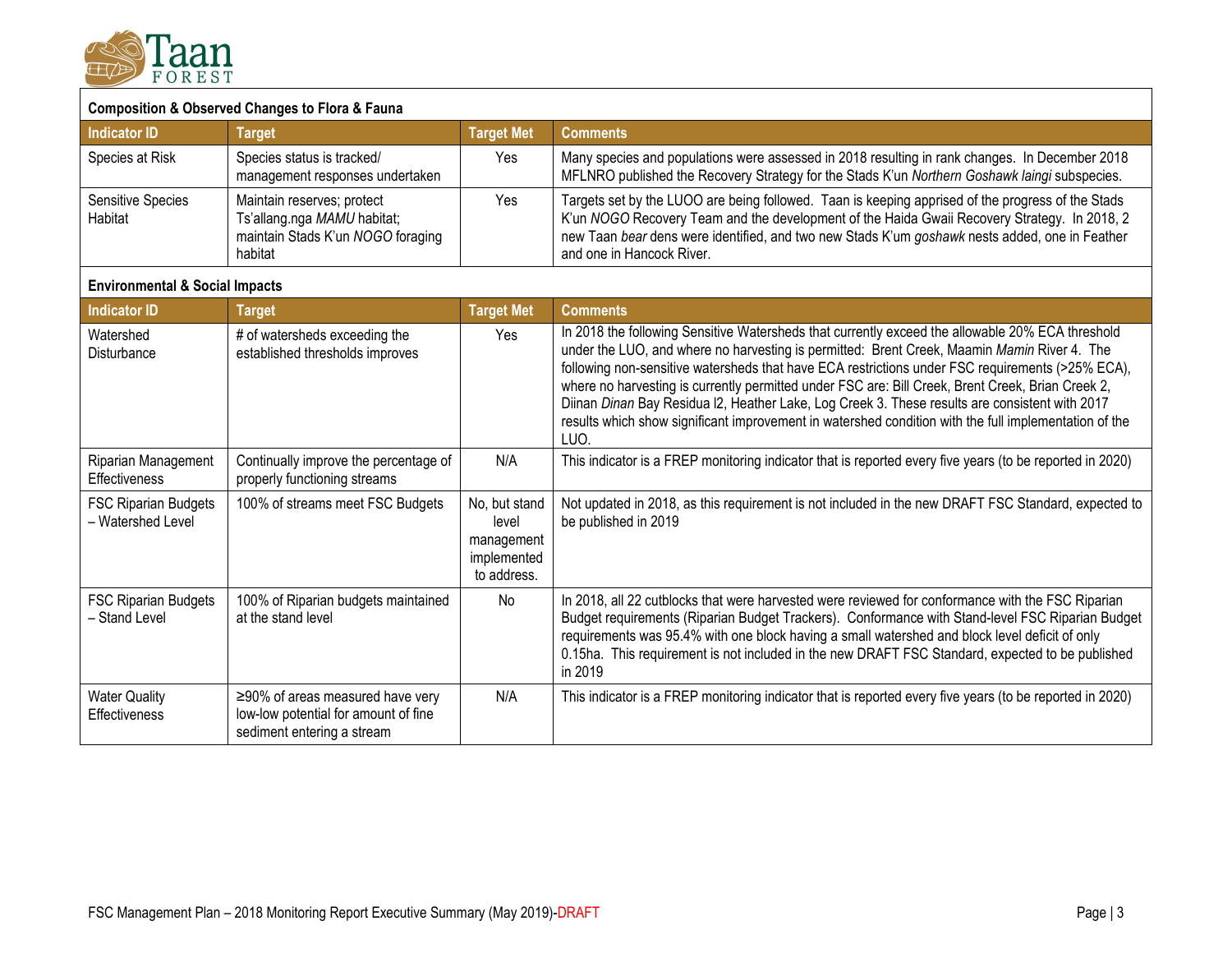

| <b>Indicator ID</b>                      | <b>Target</b>                                                                                 | <b>Target Met</b> | <b>Comments</b>                                                                                                                                                                                                                                                                                                                                                                                                                                                                                                        |
|------------------------------------------|-----------------------------------------------------------------------------------------------|-------------------|------------------------------------------------------------------------------------------------------------------------------------------------------------------------------------------------------------------------------------------------------------------------------------------------------------------------------------------------------------------------------------------------------------------------------------------------------------------------------------------------------------------------|
| Research & Monitoring<br>Projects        | Report on participation and<br>cooperation levels                                             | <b>Yes</b>        | Taan continued support for the collaborative data sharing initiative (CHN & BC Government), UBC<br>research projects, FREP monitoring program and Stads K'un Northern Goshawk monitoring projects.<br>In 2018 Taan worked with NWIPC and ISC to developed Taan-specific Invasive Plant cards and<br>training and aided the province with delivery of Basic Wildfire Safety and Suppression training<br>initiatives for all of Xaayda Gwaay.yaay Haida Gwaii.                                                           |
| <b>Government Revenue</b>                | 100% of required payments are<br>completed in a timely manner                                 | Yes               | Taan has completed all payments to government within the required timeframes. Payments for 2018<br>totaled \$615,084.                                                                                                                                                                                                                                                                                                                                                                                                  |
| Local Support &<br>Agreements            | Report on support/ donation levels;<br>maintain completed agreements                          | Yes               | In 2018, Taan supported several organizations and community groups through donations and support<br>as well as firewood. Total approximately \$126,342.                                                                                                                                                                                                                                                                                                                                                                |
| Local Supplies &<br>Services             | Preference is given to local supplies<br>and services                                         | Yes               | Taan supported 81 local vendors in 2018, and expenditures for vendors in Xaayda Gwaay.yaay Haida<br>Gwaii was 44% of the total budget spent on local supplies and services.                                                                                                                                                                                                                                                                                                                                            |
| Local Employment                         | Employment opportunities are<br>advertised locally, and preference is<br>given to local hires | Yes               | Taan has 56% Xaayda Haida employment and 63% local employment.<br>Contractors are 28% Xaayda Haida and 84% local employment.                                                                                                                                                                                                                                                                                                                                                                                           |
| <b>Accident Frequency</b><br>Rate        | Taan - MIR $\leq 8.00$                                                                        | Yes               | Accident rate has significantly improved over the last four years and was 4.6 for 2018. There were four<br>recordable incidents, three lost time and one restricted work. Incidents included a sprained shoulder,<br>twisted ankle from misplaced footing, a cut/puncture from metal shard, and a muscle strain resulting<br>from a truck that rolled on its side.                                                                                                                                                     |
| <b>Public Consultation</b>               | 100% of comments, complaints and<br>disputes resolved in a timely manner                      | Yes               | No FSC complaints or disputes received. Closure of a grievance filed by a group of local residents<br>related to proposed harvesting in K'aasda Siiwaay Skidegate Lake and potential for loses to livelihood<br>related to Kaagan daajing mushroom picking. Taan continues to work with many local residents and<br>groups to improve communications and dialogue. Taan has established a public advisory group<br>consisting of Xaayda Haida representatives. The group has had several meetings and meets regularly. |
| Dryland Sort (DLS)<br>Wood Waste         | DLS waste disposal is $\leq 10\%$ of the<br>volume harvested                                  | Yes               | DLS waste comprised 0.9% of the harvest volume $(1,183m^3)$ . Some of the wood waste was donated<br>for firewood.                                                                                                                                                                                                                                                                                                                                                                                                      |
| Inorganic Waste -<br>Seedling Protectors | Implementation of removal plans                                                               | Yes               | 90,241 cones were removed from the FLTC in 2018, mostly from previously declared FTG blocks.                                                                                                                                                                                                                                                                                                                                                                                                                           |